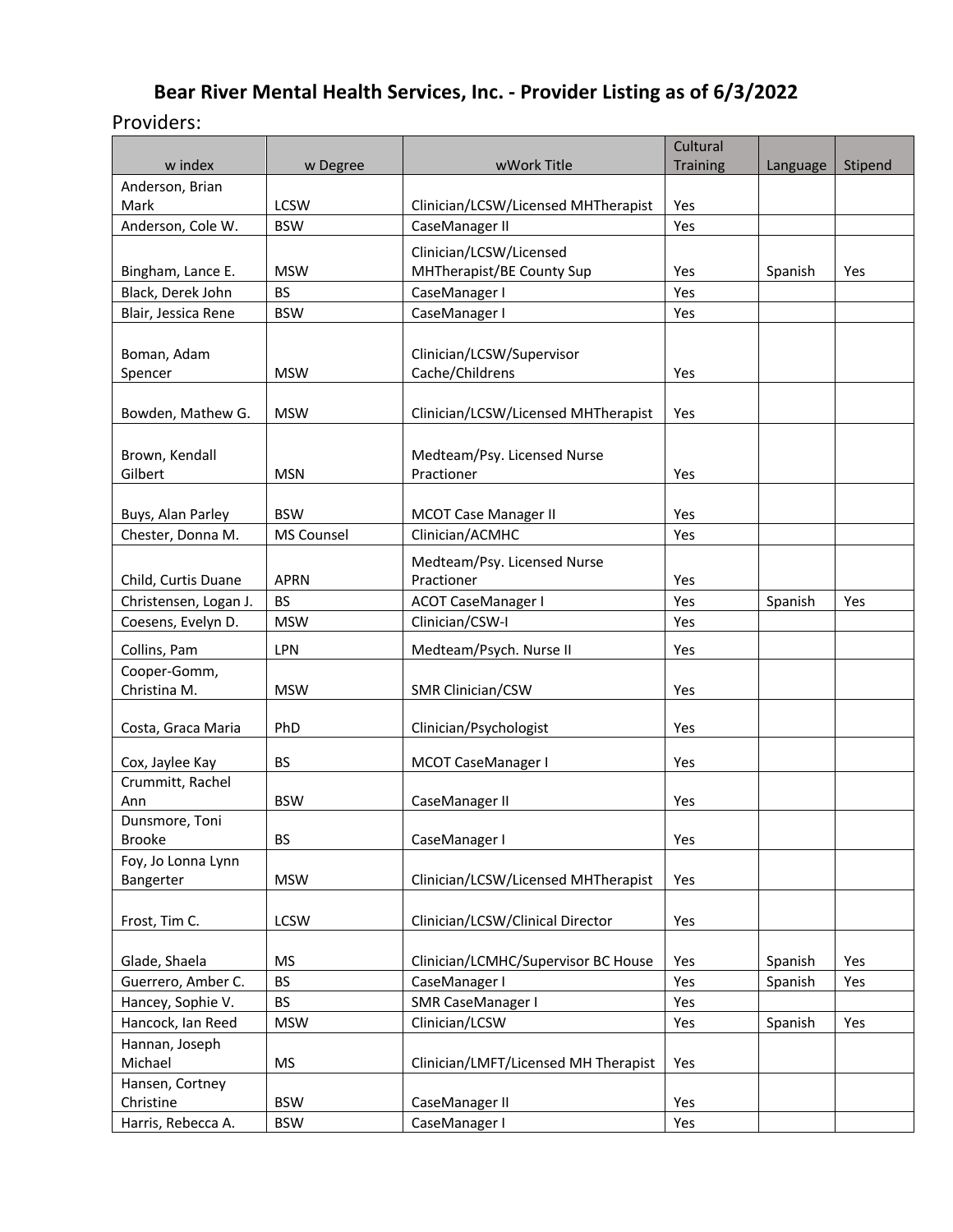| Hernandez Calix,                  |                |                                         |     |         |     |
|-----------------------------------|----------------|-----------------------------------------|-----|---------|-----|
| Alexandra Maria                   | <b>BSW</b>     | CaseManager I                           | Yes | Spanish | Yes |
| Hess, Stephanie B                 | <b>BS</b>      | CaseManager II                          | Yes |         |     |
| Hill, Kylee Kealii                | <b>BS</b>      | CaseManager I                           | Yes |         |     |
| Hilton, Hitomi H.                 | <b>BSW</b>     | CaseManager I                           | Yes |         |     |
| Horne, Megan Ellen                | <b>BSW</b>     | CaseManager II                          | Yes | Spanish | Yes |
| Hoth, Callie Breinholt            | <b>BS</b>      | CaseManager II                          | Yes |         |     |
| Johnson, Richard                  |                |                                         |     |         |     |
| Scott                             | <b>CSW</b>     | Clinician/LCSW/Licensed MHTherapist     | Yes |         |     |
| Jones, Andrea Dawn                | <b>MSW</b>     | Clinician/CSW                           | Yes |         |     |
| Jones, Ashlee                     |                |                                         |     |         |     |
| Danielle                          | <b>BS-FCHD</b> | <b>Client BRH Floater</b>               | Yes |         |     |
| Lambson, Jessie L.                | <b>BSW</b>     | <b>SMR CaseManager II</b>               | Yes |         |     |
| Langford, Mary                    | BA             | Medteam/Psych. Nurse II                 | Yes |         |     |
|                                   |                |                                         |     |         |     |
| Larkin, Joseph                    |                | ACOT Clinician/LCSW/Licensed            |     |         |     |
| Eugene                            | <b>MSW</b>     | MHTherapist                             | Yes |         |     |
| Lazenby, Ilene F.                 | <b>MSW</b>     | Clinician/CSW                           | Yes |         |     |
| Lemus, Buffy M                    | <b>LPN</b>     | Medteam/Psych. Nurse I                  | Yes | Spanish | Yes |
| Lundberg, Russell                 |                | CaseManager II/Case Manager             |     |         |     |
| William                           | <b>BS</b>      | Supervisor                              | Yes |         |     |
| Maravilla, Vanessa                |                |                                         |     |         |     |
| Patricia                          | <b>BS</b>      | MCOT CaseManager I                      | Yes |         |     |
| Maynard, Joseph                   |                |                                         |     |         |     |
| Sean                              | <b>MSC</b>     | Clinician/CMHC/Licensed MHTherapist     | Yes | Spanish | Yes |
|                                   |                |                                         |     |         |     |
| McMullen, Cathy J                 | <b>MSW</b>     | Clinician/LCSW/Licensed MHTherapist     | Yes |         |     |
| Micheli, Stephanie                | <b>MSW</b>     | Clinician/LCSW                          | Yes |         |     |
|                                   |                |                                         |     |         |     |
| Mitchell, Tim                     | PhD            | Clinician/LMFT/Licensed MHTherapist     | Yes |         |     |
| Morey, Jennifer                   | <b>BS</b>      | CaseManager II                          | Yes |         |     |
| Palmer, Christie L.               | <b>BS</b>      | CaseManager II/Family Facilitator       | Yes |         |     |
|                                   |                |                                         |     |         |     |
| Parry, Todd C.                    | <b>MSW</b>     | Clinician/LCSW/Licensed MHTherapist     | Yes |         |     |
| Passey, Kendell                   | <b>MS</b>      | Clinician/LCSW                          | Yes |         |     |
| Pitcher, Dacia Marie              | <b>BSW</b>     | CaseManager I                           | Yes |         |     |
| Poulsen, Wade G.                  | <b>CMHC</b>    | Clinician/LCMHC/Licensed<br>MHTherapist | Yes |         |     |
| Rasmussen, Joan C.                | <b>MSW</b>     | Clinician/LCSW                          | Yes |         |     |
|                                   |                |                                         |     |         |     |
| Rasmussen, Megan                  | <b>BSW</b>     | <b>MCOT CaseManager II</b>              | Yes |         |     |
| Rawlin, Emily E.                  | MA             | Clinician/CMHC                          | Yes |         |     |
| Ricks, LaNae Nelson               | <b>MSW</b>     | Clinician/CSW                           | Yes |         |     |
|                                   |                |                                         |     |         |     |
| Rosenbaum, Sue                    | <b>MSW</b>     | Clinician/LCSW/Licensed MHTherapist     | Yes |         |     |
| Roskos, Thomas                    |                |                                         |     |         |     |
| Rudolph                           | Ph.D.          | Clinician/Psychologist                  | Yes |         |     |
| Rousseau, Lucie<br>Chantal Simone | <b>BS</b>      | <b>CaseManager II Utilization</b>       |     | French  |     |
|                                   |                |                                         | Yes |         |     |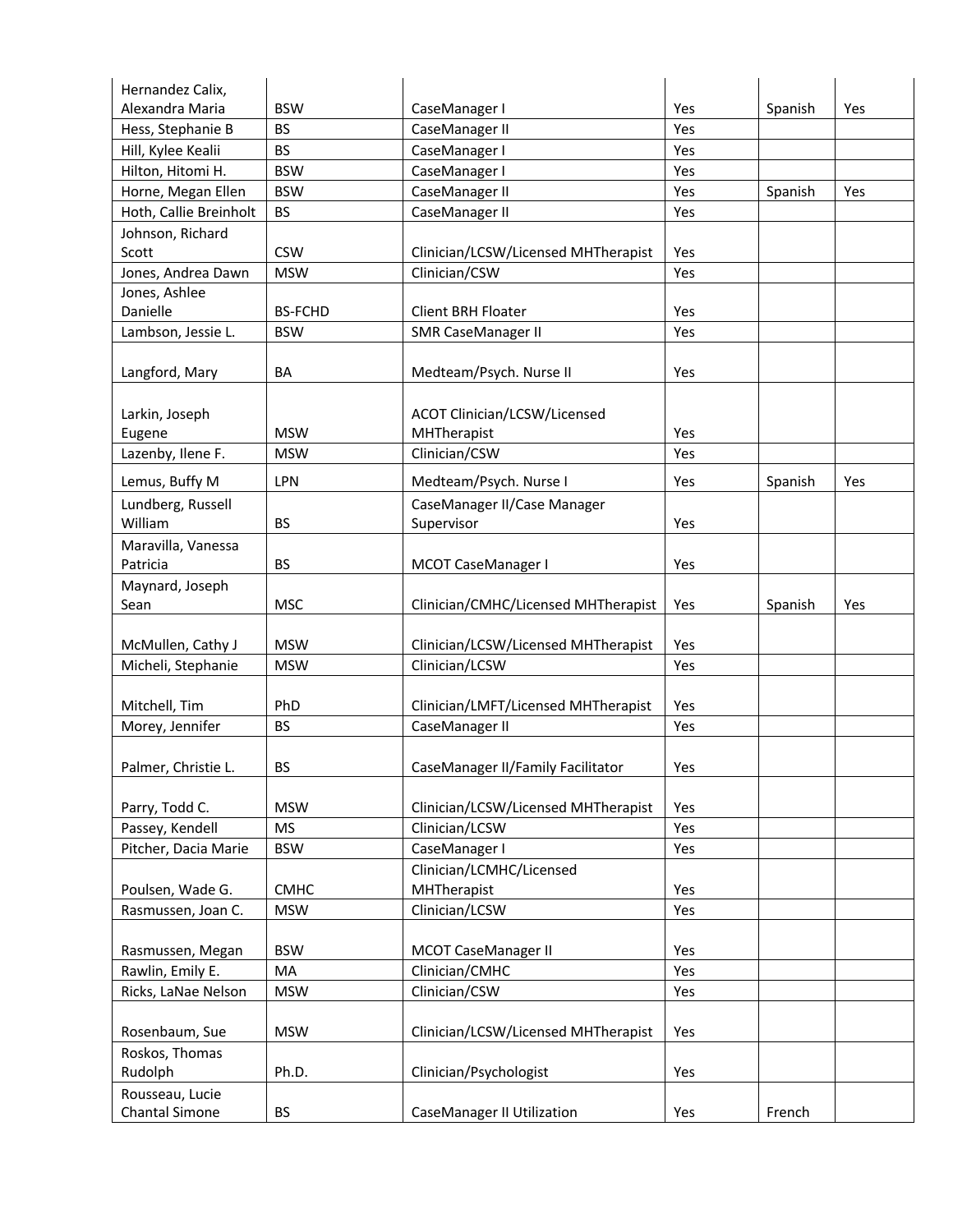| Ryan, Shiree M              | <b>MSW</b>  | Clinician/LCSW/Licensed MHTherapist       | Yes |         |     |
|-----------------------------|-------------|-------------------------------------------|-----|---------|-----|
|                             | MS/BS       |                                           |     |         |     |
| Schena, Ree AJ              | <b>MA</b>   | CaseManager I                             | Yes |         |     |
| Sessions, Brian             |             |                                           |     |         |     |
| Christopher                 | <b>BSW</b>  | <b>MCOT CaseManager II</b>                | Yes |         |     |
| Sorensen, Cherene           |             |                                           |     |         |     |
| Kay                         | <b>BS</b>   | CaseManager II                            | Yes |         |     |
| Sorensen, Daniel            |             |                                           |     |         |     |
| Eldon                       | <b>MSW</b>  | Clinician/LCSW                            | Yes |         |     |
|                             |             |                                           |     |         |     |
| Spencer, Carrie             | <b>RN</b>   | Medteam/Psych. Nurse II                   | Yes |         |     |
| Spencer, Wesley             |             | Senior Psychologist/PhD                   |     |         |     |
| Daniel                      | PhD         | Supervisor/Education Coord                | Yes |         |     |
|                             |             |                                           |     |         |     |
| Springer, Kristin           | <b>LCSW</b> | Clinician/LCSW/Licensed MHTherapist       | Yes |         |     |
| Steinmetz, Scott            | <b>BSW</b>  | Senior Housing Program Lead               | Yes |         |     |
|                             |             |                                           |     |         |     |
| Summers, Lindsay K.         | NAS / BS    | Medteam/Psych. Nurse II<br>Clinician/LCSW | Yes |         |     |
| Thomas, Carrie Lynn         | <b>MSW</b>  |                                           | Yes |         |     |
| Tovar, Evelyn Patricia      | <b>MSW</b>  | Clinician/CSW                             | Yes |         |     |
| Tveter, Aaron Charles       | <b>MS</b>   | Clinician/LMFT/Licensed MHTherapist       | Yes |         |     |
|                             |             | Clinician/LCSW/Residential & Day          |     |         |     |
| Ure, Jake                   | <b>MSW</b>  | Program Coord                             | Yes |         |     |
|                             |             |                                           |     |         |     |
| Wade, Chris A.              | <b>MSW</b>  | Clinician/LCSW/Licensed MHTherapist       | Yes |         |     |
| Wanberg, Isaac              |             |                                           |     |         |     |
| London                      | <b>MSW</b>  | SMR Clinician/CSW                         | Yes | Spanish | Yes |
| Wigington, Brian            | <b>MS</b>   | Clinician/CMHC                            | Yes | Spanish | Yes |
|                             |             |                                           |     |         |     |
| Woodruff, Justin<br>Michael | <b>MSN</b>  | Medteam/Psy. Licensed Nurse<br>Practioner | Yes |         |     |
|                             |             |                                           |     |         |     |
| Wright, Jessica Ray         | <b>MSW</b>  | Clinician/LCSW/Licensed MHTherapist       | Yes |         |     |

## **Approved Subcontractors:**

*If you are interested in using a subcontractor, please have the facility call us to get approval for your services before your first appointment.*

## **Family Solutions Counseling** 115 Golf Course Rad Ste. E Logan, UT 84321

(435) 799-5035 https://www.familysolutionsutah.org/

### **Clear Horizons Clinical Services**

15 S Main Street, Unit B103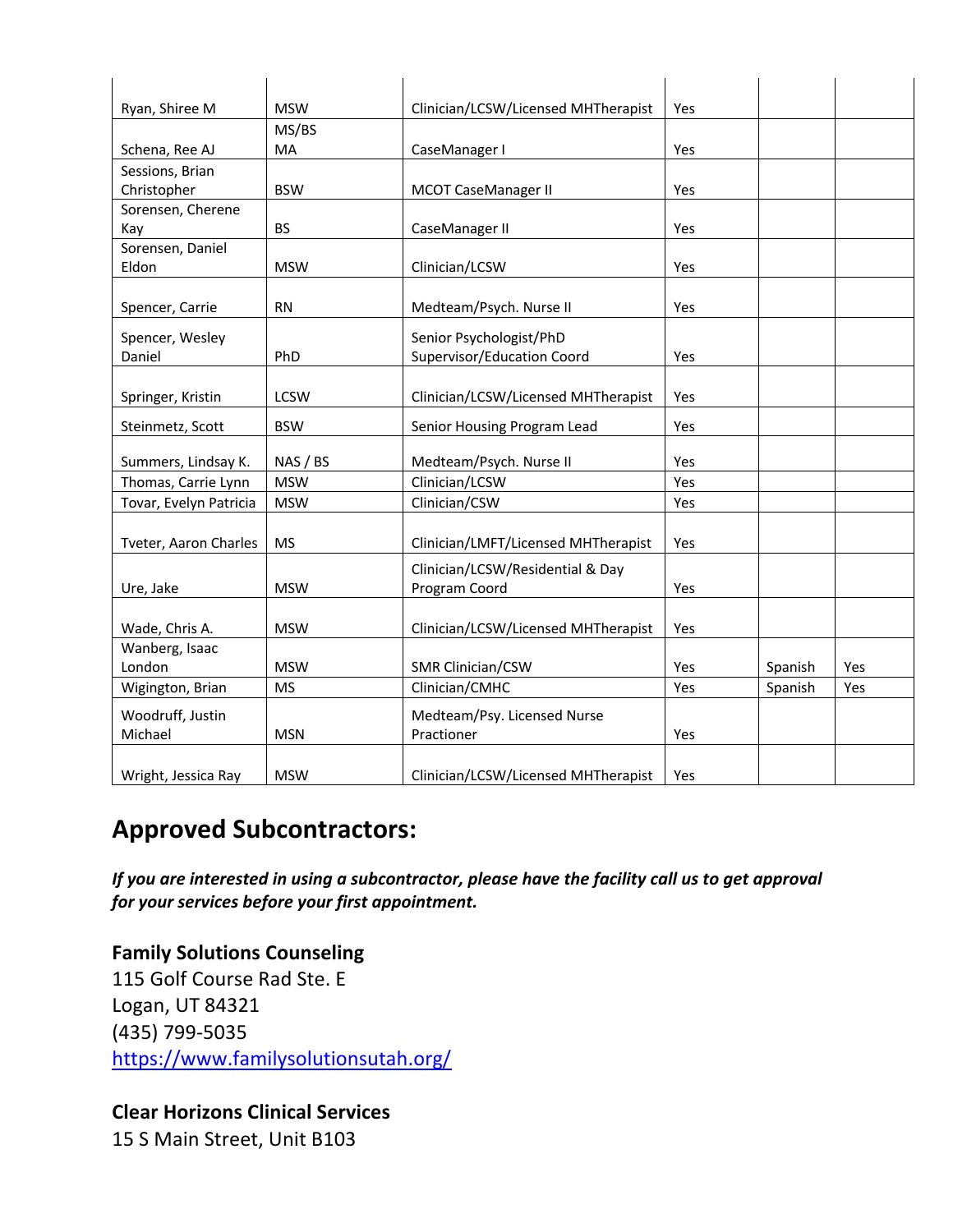Providence, UT 84332 801-206-4200 https://www.clearhorizons.org/

#### **Kent Anderson, Ph.D.**

545 W 465 N, Ste 130 Providence, Utah 84332 (435) 752-7627

- Trained in cultural issues
- Linguistic options available, including ASL
- Not accepting new Medicaid patients
- Accepting new patients

#### **Midtown Community Health Center**

550E 1400 N Ste. Y Logan, Ut 84321 (435) 752-7060 www.midtownchc.org

- Trained in cultural issues
- Linguistic options available, including ASL and Spanish
- Accepting new patients

#### **Quality Youth Services**

2240 N US-89 Ogden, Ut 84404 (801) 393-6232 www.qualityyouthservices.com

- Trained in cultural issues
- Linguistic options available, including ASL and Spanish
- Accepting new patients

#### **Utah State University**

**Sorenson Legacy Foundation Center for Clinical Excellence Michael Gerald** 6405 Old Main Hill Logan, UT 84332-6405 (435) 797-3401 www.sorensonpsychology@usu.edu

• Trained in cultural issues